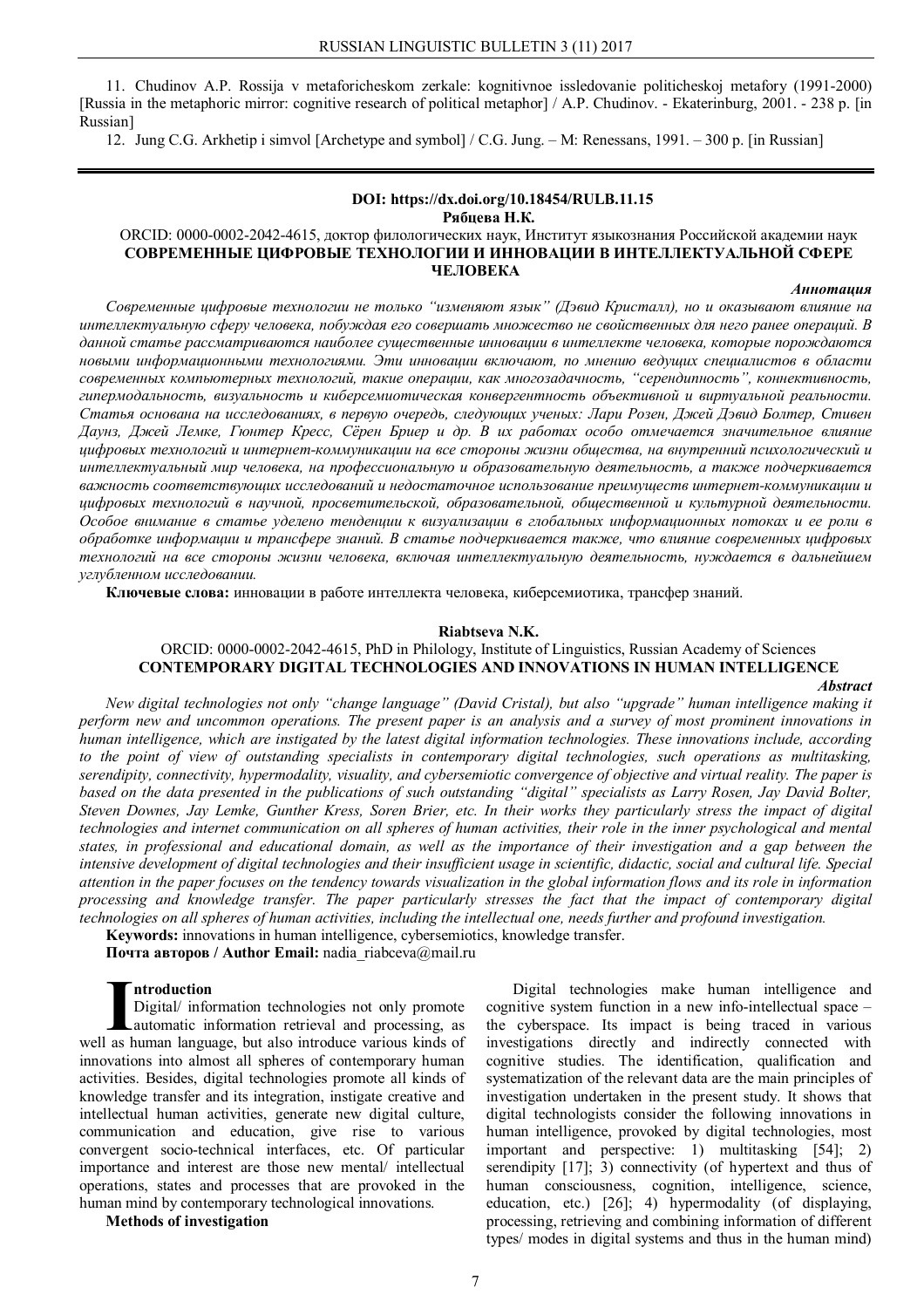[40]; 5) the tendency to visuality of information flows in contemporary cyberspace and in the style of information processing in the human mind [16]; [63]; 6) cybersemiotic convergence/ transfer of the objective and virtual reality into the "mixed" reality and thus the emergence of the ability of the human mind to operate in the new "augmented" information sphere [17]; [18]; [19]. These new operations, states, processes and tendencies closely interact, have a dynamic, heuristic and cognitive character, have their "traditional precursors" and reflect innovations in the human intelligence, provoked and promoted by modern digital technologies.

# **Results and discussion**

**Multitasking.** Multitasking is a term introduced in its present meaning and discussed in detail by Larry Rosen, computer psychologist Number One in the world. His experiments and data testify to the effect that: 1) The younger generation is eager to use all kinds of digital gargets and in most cases – at the same time, *simultaneously*. 2) They listen to the music *while* chatting with their friends and browsing the net, editing their new photos, doing their homework, etc. 3) Multitasking is provoked by *multimedia* character of digital technologies, and thus promotes a new intellectual "habit" of *combining* adjacent mental activities and fulfill them simultaneously.

Larry Rosen stresses that "The stark reality is that today's kids just can't do one task without wanting to do a bunch of other things at the same time. It's a way of life for them. The natural inclination to multitask in these young kids probably has many sources, including the cool, dazzling, multifunctional new devices that permit and encourage multitasking… Cell phones, laptops, iPods, and other portable computing devices are spreading at an incredible rate. Some of these devices that started out as single-purpose machines, such as the cell phone, are being turned into general-purpose computing devices that allow users to perform a variety of functions, sometimes simultaneously. The cell phone evolved into a smartphone and is now literally a portable computer. Psychology has shown that certain physical and mental behaviors can be encouraged by physical objects. Modern technological devices… automatically encourage multitasking by their users. Just take a look at any computer screen and you will rarely see just one open window. Right now, for example, I have my word processor open along with my email, instant messenger, and six web browser windows [54, p. 76-77].

It is quite illuminating that the first published use of the word "multitask" appeared in an IBM paper (dated 1965) describing the capabilities of the IBM System [45], and the first (and the only) world-known "multitasking" person (in the history of mankind) was Caesar. At present it is obvious that multitasking provokes a new cognitive style of acquiring and applying knowledge and experience by using innovative digital technologies [48] which give rise to all other intellectual innovations in the human mind, *serendipity* being one of them.

**Serendipity.** Serendipity is a complex heuristic process which was detected by an outstanding computeriser Jay Bolter, who came to the conclusion that new computer technologies give rise to innovative mental processes and operations which the user has to accomplish in order to fulfill his information processing tasks. Jay Bolter's most famous words in this connection are the following: "Digital culture is a browsing culture; for better or worse, serendipity is a fundamental feature" [17, p. 38]. Contemporary browsers evolve very quickly and become more and more user

friendly: they facilitate all kinds of information retrieval and processing in various modes and "directions", thus making the human—computer interface more convenient and thought provoking. Now browsing is becoming a new type of breathtaking journey with quite unexpected ways of getting to the point of destination because it is *accompanied* by getting "adjacent" types of (more or less) relevant knowledge and experience.

The notion "serendipity" has derivatives *serendipitous*, *serendipitously* and *serendipitor.* It is used in various communicative situations and is quite matter-of-fact because its new meaning is closely connected with its traditional ones (dating back to 1754): **1.** The faculty of making fortunate discoveries by accident; **2.** The fact or occurrence of such discoveries; **3.** An instance of making such a discovery [56]. Cf. "good luck in making unexpected and fortunate discoveries, (hyperonym) good luck, fluke, good fortune" [57]; "the faculty or phenomenon of finding valuable or agreeable things not looked for: *Serendipity seemed to follow the lucky winner where ever he went*" [58].

In the 20th century, the word *serendipity* was sometimes used by researchers to attract attention to "unintentional" scientific discoveries (for more detail, see [21]; [11]; [55]). Now it is used in a more "subject-matter" manner. In 2010, ISMAR, an international academic conference on Mixed and Augmented Reality (Seoul), selected three artworks for the related exhibition; one of them was *Serendipitor*, by Mark Shepard. It was an alternative GPS navigation software application for mobile phones that determines a route to a destination that the user has not previously taken, designed to facilitate finding something by looking for something else. Serendipitor was developed during Mark Shepard's Summer Session 2010 at V2\_Lab and was part of his broader project Sentient City Survival Kit. [32]. (By the way, analogously, the word "justification" was first registered in 1551 (for detail, see [47, p. 134]), but at present it is used mostly for naming a text formatting task in a computer).

At present, the intellectual state of "serendipity" is also called "browsering" and is adjacent to another one, *connectivity*.

**Connectivity.** "At its heart, connectivism is the thesis that knowledge is distributed across a network of connections, and therefore that learning consists of the ability to construct and traverse those networks"… thus, "our knowledge is literally the set of connections between neurons in the brain (or between bits in a computer, or between people in a society…)" [26, p. 85, 16].

At present, connectivity is considered to be a most characteristic and prominent feature in internet communication [27, p. 25]. It is displayed by hypertextual links and exposes connections of various types not only in digital technologies and texts, with the help of which it makes all types and pieces of information interconnected with each other, but also shows cognitive links between everything that has to do with the intellectual sphere of the human mind [13]; [28]. These are consciousness, cognition, science, knowledge and information processing, education, creativity, communication, behaviour and action [39]; [14]. Their "connectivity" gives rise to a number of new cognitive perspectives in science and education, e.g*. connective knowledge, networked knowledge, knowledge management*, etc. [20]. Hypertextual links connect every text with all adjacent texts and thus make it a "super-text" with quite new, unexpected, creative and cognitively charged characteristics. Thus, evolving digital technologies provoke new creative abilities and "habits" in the human mind and transfer the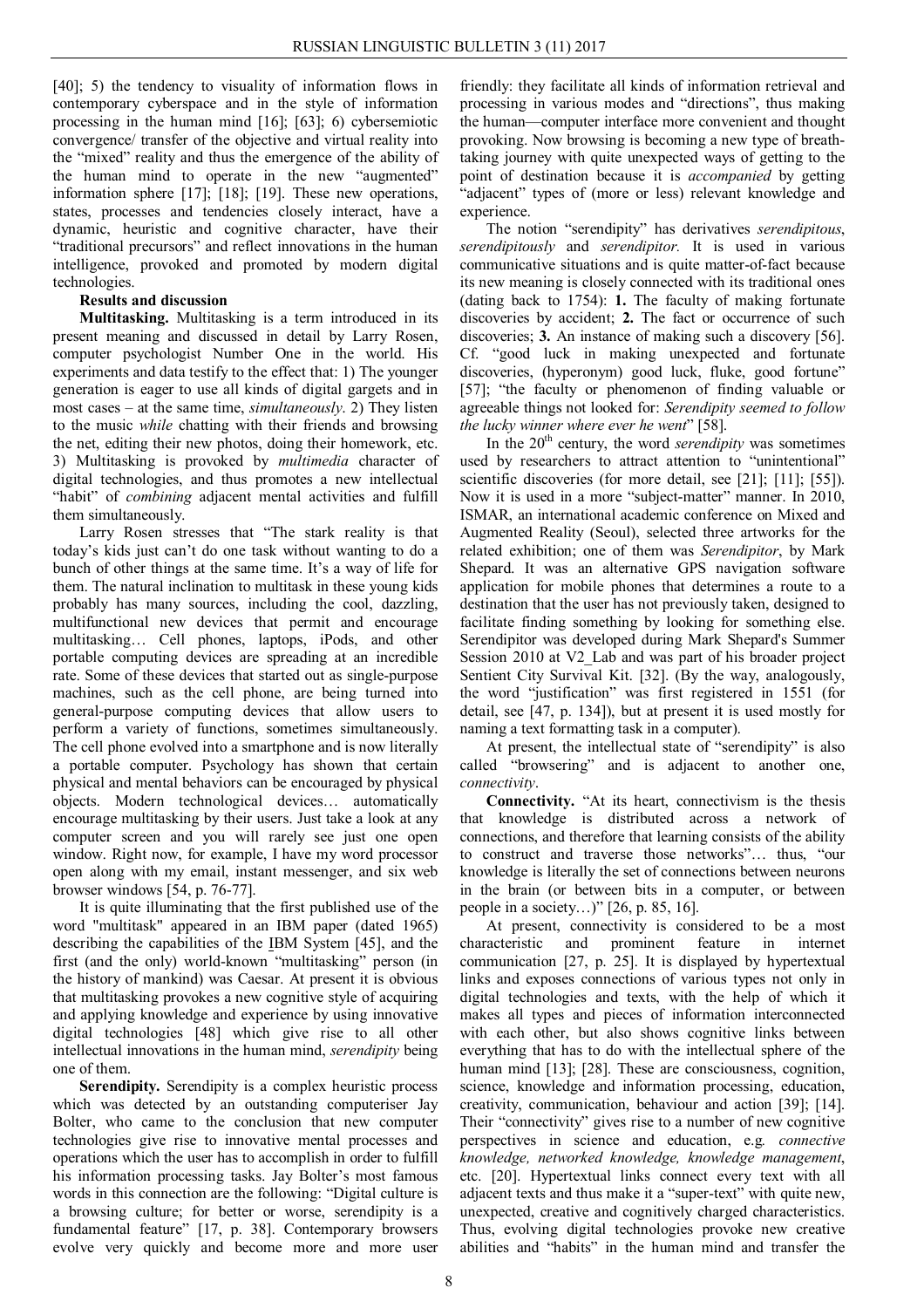cognitive into the intellectual [6]; [8]. In particular, hypertextual links, along with multimodal way of information retrieval, give rise to quite new, *hypermodal* way of information and knowledge representation and processing [25].

**Hypermodality.** "Hypermodality is the conflation of multimodality and hypertextuality. Not only do we have linkages among text units of various scales, but we have linkages among text units, visual elements, and sound units… In hypermedia, there are more kinds of connection than those provided for in print genres" [40, p. 301].

Hypermodality of information and knowledge representation, perception, processing, transfer, disseminating, displaying, retrieving, etc. in digital communication means using and combining various modal (semiotic, visual, multimedia) resources for navigation, information layout and their combination in order to make the way to information and knowledge shorter, easier, more direct and even language independent [40; 41]. Consider the new "computer" meanings of such symbols as "plus" (*to enlarge*), "minus" (*to diminish*), "crossing" (*to close a file*). Increasing hypermodality of information processing in digital communication is aimed, on the whole, at making information retrieval more creative and user friendly [64]; [1]; [3]; [5]. J. Lemke «cites the "hypermodality" of digital text to result in its creation by both the 'user' and the 'reader', making it 'far less predictable' for the designer» [40, p. 300].

Zhang and O'Halloran [64], in their turn, show how the analysis of a range of hypermodal and semiotic resources such as colour, links, and the representation of social actors on University webpages "reveal the way that marketisation has changed over the past decade, shifting away from a more corporate type branding into more personalised relationships… In our societies semiotic resources are continually used in new and fresh ways, and as is the nature of communication, these will be harnessed by different kinds of interests to disseminate discourses that serve strategic ideological purposes. These discourses will always have a fundamentally multi-semiotic nature, and while people may feel their power in different ways, these may be experienced as fun, play, leisure, and simply as part of the almost invisible micro details of our sociality" [44, p. 354], as well as intellectuality.

In other words, combining information of different types/ modes and modalities in digital systems makes the human mind more "semiotically and hypermodally oriented" and easily operate with new meanings of mathematical, graphic and all other "visual" symbols, icons, pictures, figures and their combinations and blendings. All these are extensively used for various and important information processing goals: to provide a many-faceted access to information, to propose various navigation stiles in detecting it, to switch from verbal to non-verbal, visual form in presenting it, etc. [33]. Kress and Van Leeuwen define hypertimodal texts as "making meaning in multiple articulations" [36, p. 4]. Where the elements give the composition a whole meaning *visual* grammar can be applied [43, p. 130].

**Visuality.** The tendency to visuality of information flows in contemporary cyberspace and in the style of information processing in the human mind [16] was triggered and fostered by rapid and absolutely unexpected revolutionary development of digital video cameras which are now installed almost everywhere. Thus, the global information flow is changing its character: it becomes much more videooriented than text-oriented [63]. Cf.:

"The video surveillance industry is undergoing strong growth in demand worldwide… which evolve into **intelligent**, integrated and «networked» systems. Current market needs imply that users must access video, audio and data surveillance networks which are not just stationary. They must be fully mobile and portable in nature. They must provide real- or near-real-time sensory inputs, collected from mobile vehicles and stationary locations. Such inputs must be aggregated at a central location in real-time with the goal of providing a **cognitive reaction** to a condition or event. These networks enable real-time **monitoring** and require **integration** with analytics and sensor data **analysis** and the ability to «push» information to mobile users for the purposes of reaction and **response**… to video streams" [51] *(Bold is added – N. R.)*.

In this connection, many scholars believe that we are now faced with a new cognitive revolution that is gaining ground in information perception, dissemination, and processing [29]; [35]; [36]; [37]; [34**]; [7]**. Cf. «The sheer volume of new technologies devoted to the transfer, transmission, and production of graphics and visual imagery would appear to have given rise to a new cognitive field... because electronic images are "a new form of visibility"» [31].

Thus, we are becoming more visually oriented in cognition and communication, and much more engaged in decoding, transcoding and deverbalization of verbal information and verbalization of visual information, etc. [42]; [65], cf. "The tension between verbal and visual representation seems more important than ever… We are living in a space, a cyberspace, with a specific new culture where visualisation as a form of communication is becoming predominant" [16, p. xii].

This particular tendency to visuality in the contemporary digital and thus general culture is exceptionally important for education and training, cf. "Visual communication is the sort of culture that stimulates the right hemisphere in a special way… If new experiences imply new developments while the plasticity of the brain enables them, educators must be aware of their role because the brains of today's children are being structured in language patterns antagonistic to the values and goals of formal education" [38, р. 234–235]. As a whole, "Human versatility, creativity and search for novelty have not been inhibited but rather instigated by the electronic technologies. Teachers have to think very seriously of… profiting as much as they can from the learning facilities offered by the new technologies" [24, p. 242]; "The use of pictures is a quick and efficient technique for committing words to memory" [61, p. 102].

Thus, educators must be also aware "of the existence of different forms of representation and of their implications in the different information processing styles: different forms of representation or the use of more than one form of representation may lead to better results in terms of the rapidity and the efficiency of comprehension of the contents and in terms of expressing our thoughts" [16, р. 76]; cf. [60]; [52]. Moreover, "The children… are better prepared for dealing with computing concepts, the virtual reality world of cyberspace, the internet and hypertext than their parents are because they have acquired a repertoire of social practices that link computerbased artefacts to the structure of self" [59, р. 221-222]; [23]. That is why «The new generation… possesses a "new literacy", as "computency" or "computent" and may feel more receptive to new kinds of educational methods. This may mean that the ability to read print and the possession of background knowledge that makes reading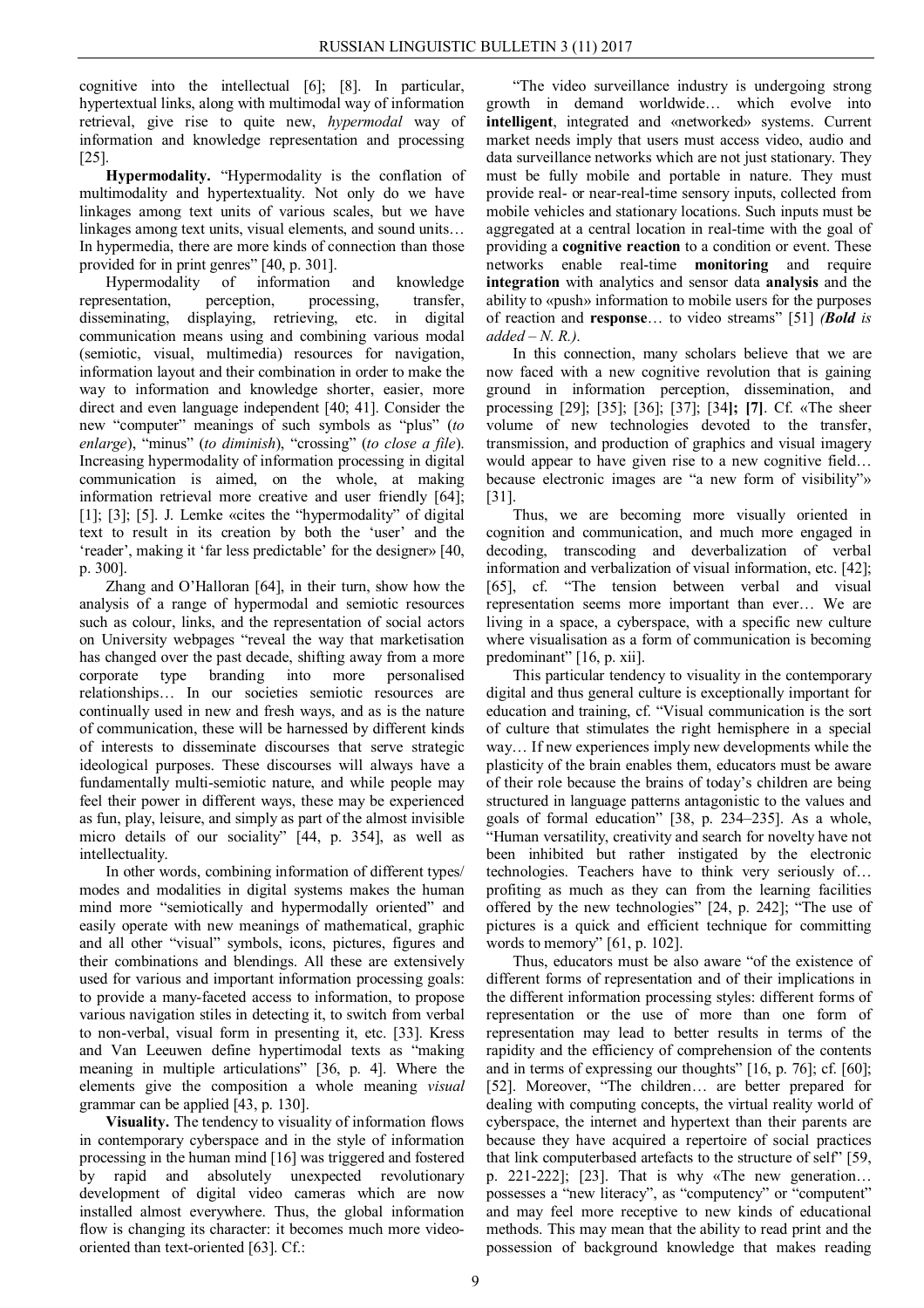meaningful are necessary but not sufficient for today's young… Besides, "computency" requires the connection of the technology to a constellation of cultural associations» [59, р. 229].

In general, all these tendencies show that our cognitive system and communication become more and more deverbalized and semiotically, hypermodally and visually oriented. For example, the simple "verbal"/ discursive idea of "very much" can be expressed in the following "semiotic" way: Goooooooooooogle [cf. 62]. "Few (if any) linguistic anthropologists would argue with the idea that linguistic practice draws on diverse material and embodied resources. Nevertheless, close attention to the role of visual semiosis in communicative ecologies is not as common a part of our analyses as might be expected… explicit and sustained attention to multimodal integration remains a frontier for our field… as well as …kinds of tools that are necessary to account for the multiple ways in which visual forms interact with other linguistic modalities" [4, p. 352], as well as with one another, particularly in the case when there is a *cybersemioticconvergence* of the objective and virtual reality.

**Cybersemiotic convergence/ transfer of the objective and virtual reality.** The cybersemiotic convergence/ transfer of the objective and virtual reality into the "mixed" (blended/ mediated/ enhanced/ augmented) reality and thus the emergence of the ability of the human mind to operate in the new "augmented" information sphere [17] is "visual innovation" number one in today's cyberspace. "Augmented reality (AR) is a live direct or indirect view of a physical, real-world environment whose elements are augmented (or supplemented) by computer-generated sensory input such as sound, video, graphics or GPS data. It is related to a more general concept called mediated reality, in which a view of reality is modified by a computer. As a result, the technology functions by enhancing one's current perception of reality. By contrast, virtual reality replaces the real world with a simulated one…. With the help of advanced AR technology (e.g. adding computer vision and object recognition) the information about the surrounding real world of the user becomes interactive and digitally manipulable" [12].

Augmented ("mixed") reality is a new type of visual information. It integrates objective and virtual reality, surpasses the boundaries of human perception, promotes imagination and makes the human mind function in an innovative way. The technology itself is becoming wildly used in various professional, educational and other fields, particularly in training, fulfilling difficult tasks that need "the third/ artificial" eye, etc. Many specialists are sure that digital

technologies and the systems of augmented reality are making human mind more flexible and effective [22].

A Mixed/ Augmented Reality (AR) environment "**enhances** the users' perception and **improves** the intuitive interaction with the real world. Virtual Reality (VR) technology completely immerses a user inside a synthetic environment. While immersed, the user cannot see the real world around him. In contrast, AR allows him to see the real world with **superimposed**, virtual objects. Therefore, AR **supplements** the real world rather than completely replacing it. In most cases, a VR environment includes a very complex technical installation and thus its technology is mostly used for expensive training simulations (e.g. flight simulators, ship simulators, etc.). One of the main goals of AR is to reduce costs and to use cheaper hardware with the goal to achieve the same results. … Of course, we will find more possible AR applications and we believe that it is just a starting point to get new ways of using this fascinating technology" [30] *(Bold is added – N. R.).*

# **Conclusions and implications**

Digital communication and technology are an absolutely new and a most creative sphere of human activities. Its impact on human mind, consciousness, cognition, communication, behaviour and social interaction [46], [2] is particularly important because it helps realize that human intelligence is evolving so that to meet the challenges of virtual reality and its blending with objective reality. Thus we are making a step "from augmented reality" to "augmented human" [49]: this is a transition from technological "human—computer *interaction*" to intellectual "human computer *integration*".

Multimedia, browsing, hyperlinks, digitally processed visual information, augmented reality and, as a whole, a cybersemiotic character of digital technologies cannot but make human mind operate in quite new and "intelligencepromoting" circumstances. These not only enhance mental operations that we have to fulfill, but also give an impetus to all spheres of human activities.

As far as human intelligence is concerned, it becomes obvious that digital technologies make it more flexible, active, open and effective. (For more particulars and detail about the influence of digital technologies on human language, mind, behaviour, culture and social life, briefly outlined here, see [15]; [50]; [4]; [9]; [10]; [53]). It thus also becomes obvious that the impact of contemporary digital technologies on all spheres of human activities, including the intellectual one, needs further, profound and complex investigation.

## **Список литературы / References**

1. Рябцева Н. К. Гипермодальность социальной коммуникации в интернет-пространстве / Н. К. Рябцева // Дискурс как социальная деятельность: Приоритеты и перспективы. Материалы второй международной научной конференции. 16–17 октября 2014 г. Ответственный редактор И. И. Халеева. Часть 2. – М.: ФГБЩУ ВПО МГЛУ, 2014.  $- C. 96 - 98.$ 

2. Рябцева Н. К. Грамматика конструкций, словари сочетаемости, современные информационные технологии и преподавание иностранных языков [Электронный ресурс] / Н. К. Рябцева // Лингвистика и методика преподавания иностранных языков: Периодический сборник научных статей. Электронное научное издание. – М.: ФГБУН Институт языкознания РАН, 2014. – № 6. – С. 214–247. URL: http://www.iling-ran.ru/library/sborniki/for\_lang/2014\_06/9.pdf. (дата обращения: 19.10.2016).

3. Рябцева Н. К. Гипермодальность социальной коммуникации в интернет-пространстве: Приоритеты и перспективы [Электронный ресурс] / Н. К. Рябцева // Вестник Московского государственного лингвистического университета. Серия: Языкознание. – М. – 2015. – № 7. – C. 513–520. – URL: http://www.vestnik-mslu.ru/Vest-2015/Vest15-717z.pdf (дата обращения: 19.10.2016).

4. Рябцева Н. К. Тенденция к визуализации в современном информационном пространстве, проблемы образования и инновационные технологии в преподавании иностранных языков [Электронный ресурс] / Н. К. Рябцева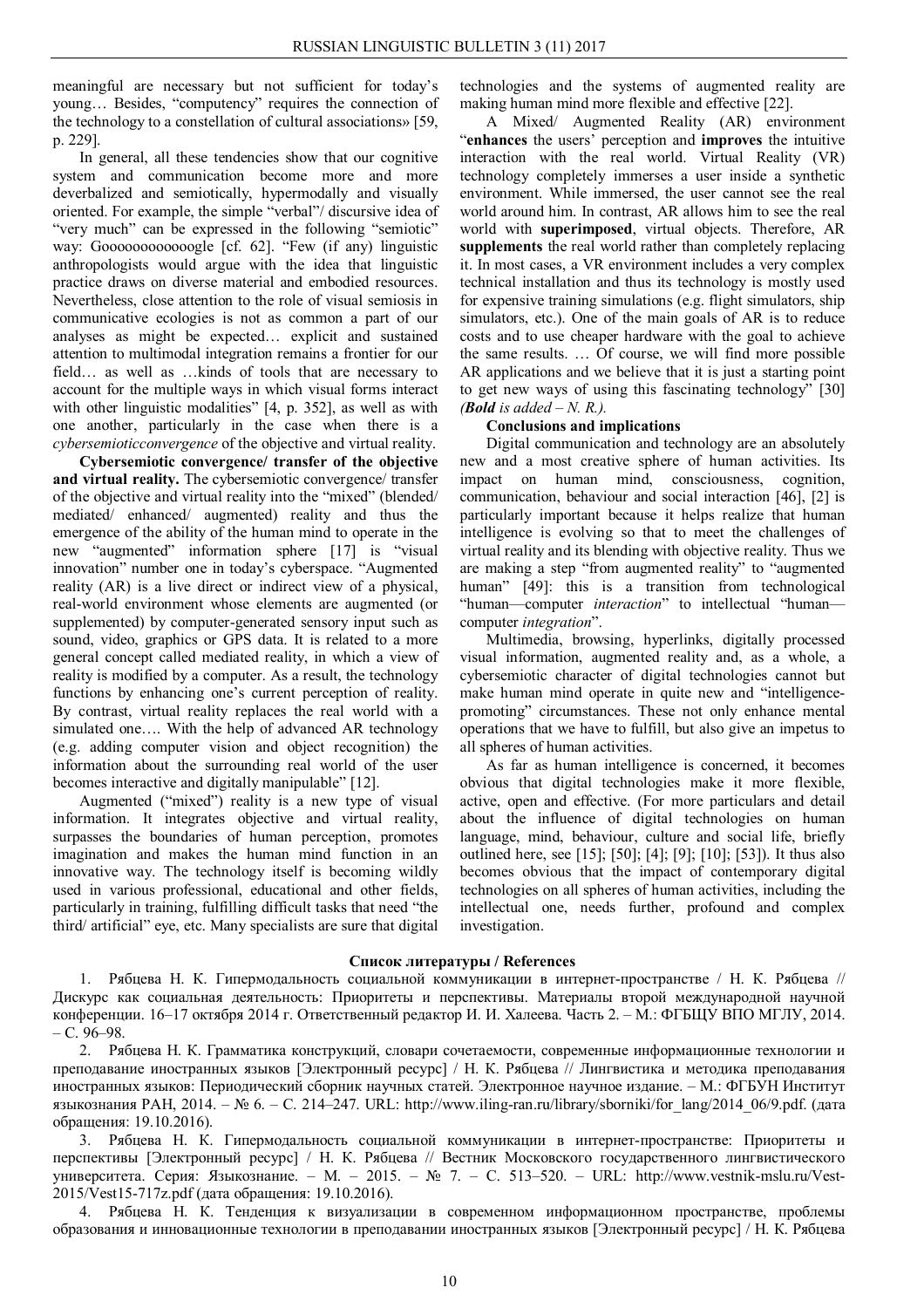// Лингвистика и методика преподавания иностранных языков. – М.: ФГБУН Институт языкознания РАН, 2015. – № 7. – С. 345–368. – URL: http://www.iling-ran.ru/library/sborniki/for  $lang/2015$  07/13.pdf. (дата обращения: 19.10.2016).

5. Рябцева Н. К. Социолингвистические и стилистические инновации в современном коммуникационном пространстве / Н. К. Рябцева // Профили языка: социолингвистика, национальное варьирование, переводоведение, контрастивная стилистика. Сборник трудов к 90-летию со дня рождения А. Д. Швейцера. – М.: ФГБУН Институт языкознания РАН, 2015. – C. 55–62.

6. Рябцева Н. К. «Контент» – «коннект» – «texting» в новом информационном киберпространстве / Н. К. Рябцева // Логический анализ языка. Информационная структура текстов разных жанров и эпох. Ответственный редактор Н. Д. Арутюнова. – М.: Индрик, 2016. – C. 149–160.

7. Рябцева Н. К. Современные информационные технологии и прикладные проблемы преподавания иностранных языков / Н. К. Рябцева // «Прикладная лингвистика в науке и образовании. ALPAC REPORT – полвека после разгрома». К юбилею профессора Беляевой Л.Н. Труды VIII Международной научной конференции. 24–26 ноября 2016 г. – СПб.: Книжный Дом, 2016. – C. 316–321. URL: https://elibrary.ru/item.asp?id=28851041 (дата обращения 12.08.2017).

8. Рябцева Н. К. Язык и стиль интернет-коммуникации: когнитивный аспект / Н. К. Рябцева // Когнитивное моделирование. Труды Четвертого Международного форума. В 2-х частях. Ллорет де Мар, Испания, 11-18 сентября 2016 г. – Ростов-на-Дону : Общество с ограниченной ответственностью «Фонд науки и образования», 2016. – Часть 1. – С. 213-222.

9. Рябцева Н. К. Cовременные информационные технологии и интеллектуальный мир человека: «From augmented reality to augmented human» / Н. К. Рябцева // Когнитивное моделирование. Труды Четвертого Международного форума. В 2-х частях. Ллорет де Мар, Испания, 11-18 сентября 2016 г. – Ростов-на-Дону : Общество с ограниченной ответственностью «Фонд науки и образования», 2016. – Часть 2. – С. 412-421.

10. Рябцева Н. К. Отличительные особенности интернет-коммуникации в металингвистическом и прикладном аспекте [Электронный ресурс] / Н. К. Рябцева // Лингвистика и методика преподавания иностранных языков: Периодический сборник научных статей. Электронное научное издание. – М.: ФГБУН Институт языкознания РАН, 2017. – № 9. – С. 387–429. URL: http://www.iling-ran.ru/library/sborniki/for\_lang/2017\_09/ (дата обращения: 24.06.2017).

11. Ярошевский М. Г. Уолтер Кеннон (1871-1945) / М. Г. Ярошевский, С. А Чеснокова. – М.: Наука, 1976. – 376 с.

12. Augmented reality // Wikipedia [Electronic resource]. URL: http://en.wikipedia.org/wiki/ Augmented reality (accessed 31.07.2017).

13. Barnet B. Memory Machines: The Evolution of Hypertext. / B. Barnet. – Anthem Press, 2013. – 192 p.

14. Bennett W. L. The logic of connective action / W. L Bennett, A. Segerberg // Information, Communication & Society. – 15:5. – 2012. – P. 739-768, DOI: 10.1080/1369118X.2012.670661. [Electronic resource]. URL: http://dx.doi.org/10.1080/1369118X.2012.670661 (accessed 19.10.2016).

15. Bergvall-Kareborn B. Persistent problems and practices in information systems development: a study of mobile applications development and distribution / B. Bergvall-Kareborn, D. Howcroft // Information Systems Journal. – V. 24, No. 5. – 2014. – P. 425–444. [Electronic resource]. http://onlinelibrary.wiley.com/doi/10.1111/isj.v24.5/issuetoc. URL: http://onlinelibrary.wiley.com/doi/10.1111/isj.12036/abstract. (accessed 29.07.2017).

16. Bolter J. D. Writing Space: Computers, Hypertext and the Remediation of Print / J. D. Bolter. – London : Lawrence Erlbaum Associates, 2001. – 248 p.

17. Bolter J. D. Examining and Changing the World of Media / J. D. Bolter // Humanistic Perspectives in a Technological World. Ed. by Richard Utz, Valerie B. Johnson, etc. – Atlanta : School of Literature, Media, and Communication, Georgia Institute of Technology, 2014. – P. 37-39.

18. Brier S. Cybersemiotics: Why Information is not Enough! / S. Brier. – Toronto, Canada : University of Toronto Press,  $2008. - 498$  p.

19. Brier S. Cybersemiotics: A New Foundation for Transdisciplinary Theory of Information, Cognition, Meaningful Communication and the Interaction Between Nature and Culture / S. Brier // Integral review. – V. 9, No. 2. – 2013 [Electronic resource]. URL: http://integralreview.org/documents/Brier, Cybersemiotics, Vol. 9, No. 2.pdfhttp://integralreview.org/documents/Brier,%20Cybersemiotics,%20Vol.%209,%20No.%202.pdf (accessed: 19.10.2016)

20. Brown J. S. Minds on fire: Open education, the long tail, and Learning 2.0. / J. S. Brown, R. P. Adler // Educause Review. – 2008. – 43 (1). [Electronic resource]. URL: http://er.educause.edu/articles/2008/1/minds-on-fire-open-educationthe-long-tail-and-learning-20 (accessed 30.07.2017).

21. Cannon W. The way of an investigator: a scientist's experiences in medical research / W. Cannon. – New York: «Norton», 1945. – 267 p.

22. Chinthammit W. iFiction: Mobile Technology, New Media, Mixed Reality and Literary Creativity in English Teaching / W. Chinthammit, A. Thomas // IEEE International Symposium on Mixed and Augmented Reality – Arts, Media, and Humanities (ISMAR-AMH), Atlanta, GA, USA. –2012. – Nov. 5–8. P. 39–46. [Electronic resource]. URL: http://www.computer.org/csdl/proceedings/ismar-amh/2012/4663/00/06483987.pdf. (accessed 28.07.2017).

23. Cope B. «Multiliteracies» / B. Cope, M. Kalantzis // New Literacies – New Learning Pedagogies: An International Journal. – 2009. – 4 (3). – P. 164-195.

24. Crystal D. Language and the Internet / D. Crystal. – Cambridge: Cambridge University Press, 2001. – 272 p.

25. Djonov E. Website hierarchy and interaction between content organization, webpage and navigation design: A systemic functional hypermedia discourse analysis perspective / E. Djonov // Information Design Journal. – 2007. – № 15/2. – P. 313–330.

26. Downes S. Connectivism and Connective Knowledge. Essays on meaning and learning networks / S. Downes. – Version 2012. – 616 p. [Electronic resource]. URL: http://www.downes.ca/post/58207 (accessed: 31.07.2017).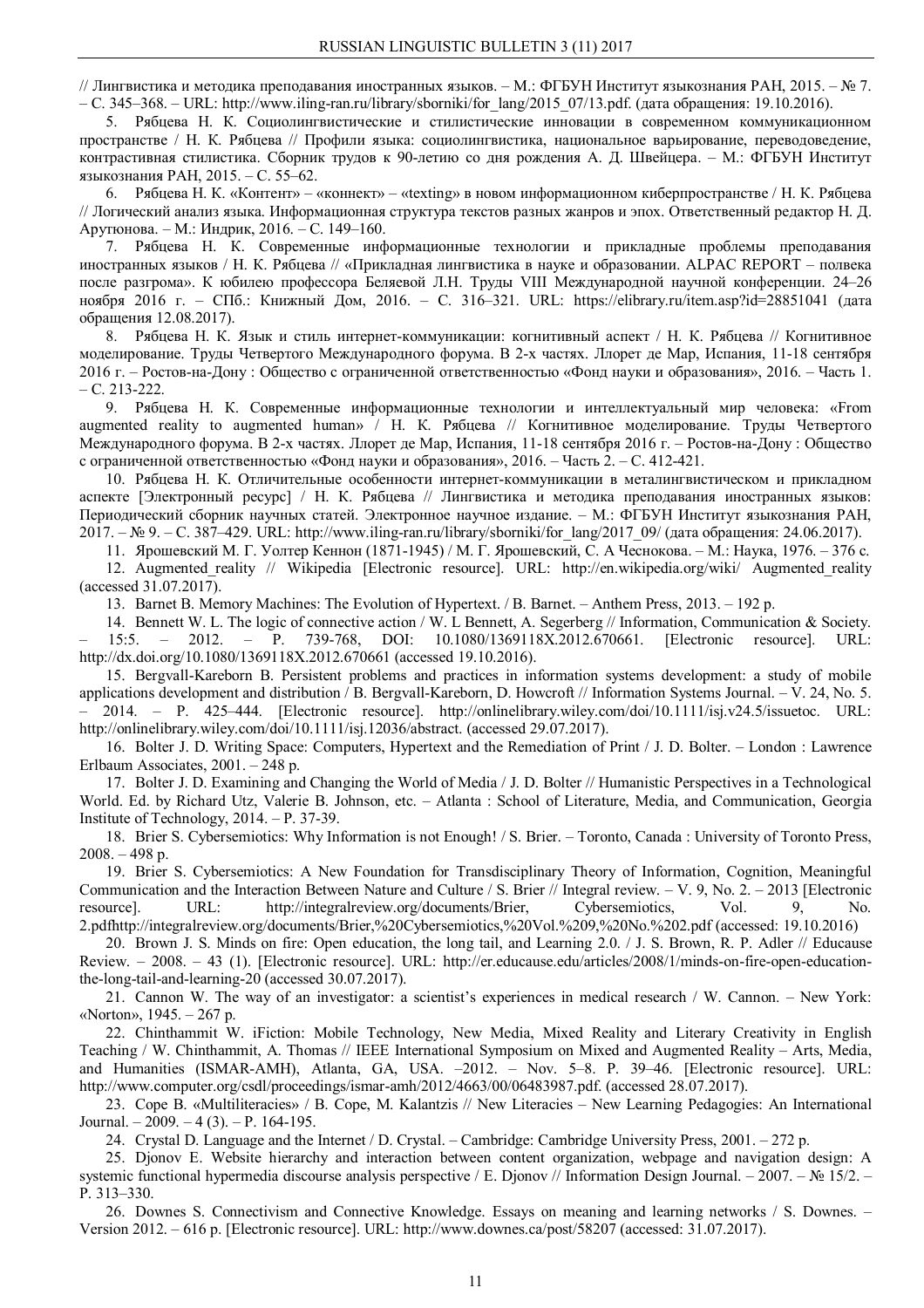27. Downes S. Toward Personal Learning / S. Downes. – 2017. – 757 p. [Electronic resource]. URL: http://www.downes.ca/files/books/Toward%20Personal%20Learning%20v09.pdf (accessed: 31.07.2017).

28. Ensslin A. Canonising Hypertext: Explorations and Constructions / A. Ensslin. – Universität Heidelberg, Faculty of Modern Languages, 2006. [Electronic resource]. URL: http://linguistlist.org/pubs/diss/browse-diss-action.cfm?DissID=13780. (accessed 28.07.2017).

29. Fletcher R. The impact of culture on web site content, design, and structure: An international and a multicultural perspective / R. Fletcher // Journal of Communication Management. – 2006. – № 10/3. – P. 259–273.

30. Haller M. Mixed Reality and Education / M. Haller. [Electronic resource]. URL: http: //mi-lab.org/wpcontent/blogs.dir/1/ files/publications/Haller%20-%20MApEC%202004%20%20Mixed%20Reality%20@%20Education.pdf (accessed 28.07.2017).

31. Hubert Ch. Visuality / Ch. Hubert. [Electronic resource]. URL: http://www.christianhubert.com/writings/visuality.html. (accessed 31.07.2017).

32. ISMAR // An international academic conference on Mixed and Augmented Reality. – Seoul. – 2010. [Electronic resource]. Exhibition. http://v2.nl/events/international-symposium-augmented-reality. (accessed 2.08.2017).

33. Johnson D. Enterprise AJAX: Strategies for building high performance web applications / D. Johnson, A. White, A. Charland. – Upper Saddle River, NJ : Prentice Hall, 2008. – 497 p.

34. Kostelnick Ch. Designing visual language: Strategies for professional communicators / Ch. Kostelnick, D. Roberts. – Boston, Massachusetts : Allyn and Bacon, 2011. – 432 p.

35. Kress G. Visual and verbal modes of representation in electronically mediated communication: the potentials of new forms of text / G. Kress // I. Snyder (Ed.). Page to Screen. Taking literacy into the electronic era. – London, New York : Routledge, 1998. – P. 53-79.

36. Kress G. Reading Images: The Grammar of Visual Design / G. Kress, T. van Leeuwen. – London : Routledge, 2006. – 294 p.

37. Kress G. Multimodality: A social semiotic approach to contemporary communication / G. Kress. – London : Routledge, 2010. – 212 p.

38. Lanham R. A. The Electronic word. Democracy, technology, and the arts / R.A. Lanham. –Chicago, Illinois : The University of Chicago Press, 2010. 302 p.

39. Landow G. P. Hypertext 3.0: New Media and Critical Theory in an Era of Globalization / G. P. Landow. – Baltimore : The Johns Hopkins University Press, 2006. – 456 p. [Electronic resource]. URL: https://jhupbooks.press.jhu.edu/content/hypertext-30 (accessed 01.08.2017).

40. Lemke J. L. Travels in hypermodality / J.L. Lemke // Visual Communication. – 2002. – № 1/3. – P. 299–235.

41. Lemke J. L. Multimodal genres and transmedia traversals: Social semiotics and the political economy of the sign / J. L. Lemke // Semiotica. – № 173. – 1/4. – 2009. – P. 283–297.

42. Louwerse M. M. Introduction: Hot Topics in Information Research and Design / M. M. Louwerse, O. Wrede // Information Design Journal. – Vol. 20. – N. 3. – 2013. – P. 266-266(1). DOI: 10.1075/idj.20.3.061lou. [Electronic resource]. URL: http://www.ingentaconnect.com/content/jbp/idj/2013/00000020/00000003/art00006. (accessed 01.08/2017).

43. Machin D. Introduction to Multimodal Analysis / D. Machin. – Hodder Education : London. Penguin. 'Home', 2007.  $-224$  p.

44. Machin D. What is multimodal critical discourse studies? / D. Machin // Critical Discourse Studies. – 2013. – 10:4. – P. 347-355. DOI: 10.1080/17405904.2013.813770/ URL: http://dx.doi.org/10.1080/17405904.2013.813770Z (accessed 01.08/2017).

45. Multitasking // Wikipedia [Electronic resource]. URL: https://en.wikipedia.org/wiki/Human\_multitasking. (accessed 29.07.2017).

46. Nakamura T. The action of looking at a mobile phone display as nonverbal behavior / communication: A theoretical perspective / T. Nakamura // Computers in human behavior. – Volume 43, – February 2015. – P. 68–75. [Electronic resource]. 47. Newmark Р. Paragraphs on Translation / P. Newmark. – Clevedon : Multilingual Matters, 1993. – 186 p.

48. NYU Langone Medical Center / New York University School of Medicine. "Study reveals how brain multitasks: Findings help explain how the brain pays attention to what's important and how neural circuits may be 'broken' in attention-<br>deficit disorders." // ScienceDaily. - 21 October 2015. [Electronic resource]. URL: deficit disorders." // ScienceDaily. – 21 October 2015. [Electronic resource]. URL: www.sciencedaily.com/releases/2015/10/151021135619.htm. (accessed 03.08.21017).

49. Rekimoto J. From Augmented Reality to Augmented Human / J. Rekimoto // ISMAR 2013: The premier international conference on research into the science, technology, applications, and uses of Mixed and Augmented Reality. – October 1-4th, Adelaide, SA, Australia. – 2013. – Abstracts. – [Electronic resource]. URL: http://ieeexplore.ieee.org/stamp/stamp.isp?tp=&arnumber=6671755 (accessed 19.10.2016).

50. Roig-Marín A. 'Blended' Cyber-Neologisms: New words show how our world is changing / A. Roig-Marín // English Today. – Volume 32. – Issue 4. – December 2016. – P. 2-5. DOI: https://doi.org/10.1017/S0266078416000274 (accessed 1.08.2017).

51. Patton's Visuality Solutions. [Electronic resource]. URL: http://www.patton.com/guides/Visuality\_Solutions\_Guidemed\_res.pdf. (accessed 1.08.2017).

52. Petrie G. M. Visuality and CALL research / G. M. Petrie // CALL Research Perspectives. Ed. by Egbert, Joy L., Petrie Gina M. – Lawrence Erlbaum Associates, 2005. – P. 102-108. – URL: http://www.erlbaum.com/ (accessed: 19.10.2016)

53. Riabtseva N. K. Internet communication: a linguistic and cognitive perspective / N.K. Riabtseva // Russian Linguistic Bulletin. – 2016. – V. 4 (8). Р. 70-73. Meždunarodnyj naučno-issledovatel'skij žurnal №4 (8). 2016. URL: http://rulb.org/en/article/internet-kommunikaciya-v-lingvisticheskom-i-kognitivnom-aspekte/;

http://elibrary.ru/item.asp?id=27545126; DOI: https://dx.doi.org/10.18454/RULB.8.13 (accessed 03.08.21017).

54. Rosen L. Rewired: Understanding the iGeneration and the Way They Learn / L. Rosen. – Macmillan, 2010. – 257 p.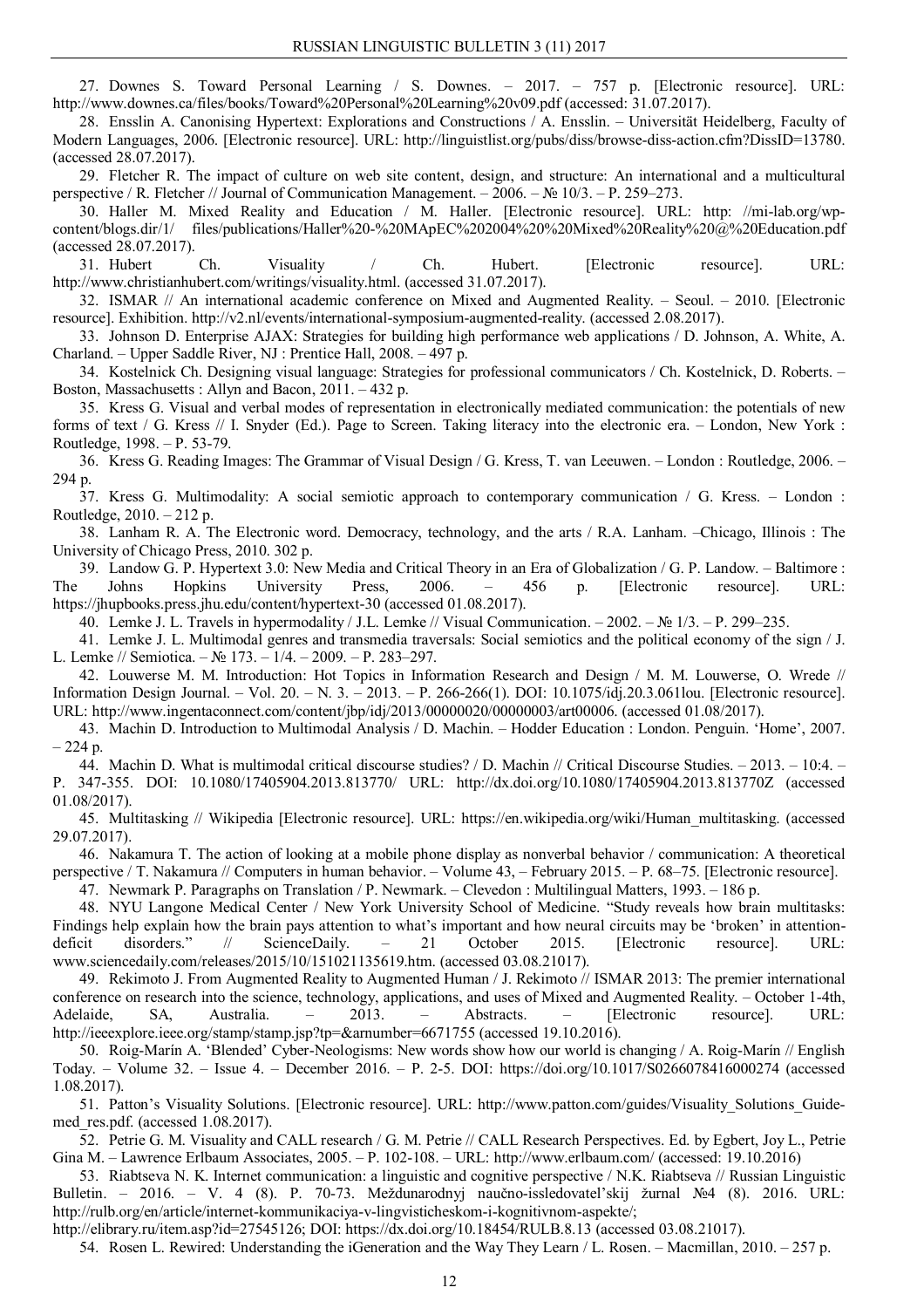55. Selye H. From dream to discovery: On being a scientist / H. Selye. – New York: McGraw-Hill. – 1964. – 368 p.

56. Serendipity // The American Heritage Dictionary of the English Language. – [Electronic resource]. URL: https://www.ahdictionary.com/word/search.html?q=serendipity (accessed 1.08.2017).

57. Serendipity // WordNet 2.0. – [Electronic resource]. URL: http://perevodchik.babylonsoftware.com/английский/английский/wordnet-20/ (accessed 1.08.2017).

58. Serendipity // Glossary of esoteric words. Serendipity. – [Electronic resource]. URL: http://perevodchik.babylonsoftware.com/английский/английский/glossary-of-esoteric-words/ (accessed 1.08.2017).

59. Smith R. Children, computers and life online: education in a cyber-world / R. Smith, P. Curtin // I. Snyder (Ed.). Page to Screen. Taking literacy into the electronic era. – London, New York : Routledge, 1998. – P. 211-233.

60. Snyder I. Page to screen / I. Snyder // I. Snyder (еd.). Page to Screen. Taking literacy into the electronic era. – London, New York : Routledge, 1998. – P. xx-xxxvi.

61. Theriault D. The use of pictures in L2 vocabulary learning: Measuring the processing of forms and meanings / D. Theriault, P. Trofimovich // ISTAL-20, Greece: 20th International Symposium on Theoretical and Applied Linguistics. – Department of Theoretical and Applied Linguistics. School of English, Aristotle University of Thessaloniki. – Thesis. – 2013. – P. 102. [Electronic resource]. URL: http://www.enl.auth.gr/ISTAL20. (accessed 31.07.2017)

62. Verheijen L. The Effects of Text Messaging and Instant Messaging on Literacy [Electronic resource] / L. Verheijen // English Studies. – 2013. – № 94(5). – Р. 582–602. DOI: http://dx.doi.org/10.1080/0013838X.2013.795737 (accessed 31.07.2017).

63. Zantides E. Semiotics and Visual Communication: Concepts and Practices [Electronic resource] / E. Zantides (ed.). – Cambridge : Cambridge Scholars Publishing, 2014. URL: http://www.cambridgescholars.com/semiotics-and-visualcommunication-6 (accessed: 19.10.2016).

64. Zhang Y. The gate of the gateway: A hypermodal approach to university homepages / Y. Zhang, K. L. O'Halloran // Semiotica. – 2012. – № 190(1/4). – P. 87–109.

65. Zhao S. Intersemiotic relations as logogenetic patterns: Towards restoration of the time dimension in hypertext description / S. Zhao // New Discourse on Language: Functional Perspectives on Multimodality, Identity, and Affiliation. – London. – 2010. – P. 195–218.

### **Список литературы на английском / References in English**

1. Riabtseva N. K. Gipermodalnost' socialnoy communicatsii v internet-prostranstve [Hypemodality of social communication in internet] / N. K. Riabtseva // Discurs kak sociallnaya activnost': Prioritety i perspectivy. Materialy vtoroy mezhdunarodnoy nauchnoy konferentsii. 16–17 oktiabria 2014. Chast' 2. [Discourse as social activity: Priorities and perspectives. October, 16—17, 2014. Proceedings. Part 2.]. Otvetstvennyj redactor I.I. Xaleeva [Ed. by I.I. Khaleeva]. Moskva : MGLU, 2014. – P. 96–98. [in Russian].

2. Riabtseva N. K. Grammatika konstruktsij, slovari sochetaemosti, sovremennye informatsionnye texnologii i prepodavanye inostrannyx yazykov [Construction grammar, combinatory dictionaries, modern information technologies and foreign language learning] / N. K. Riabtseva // Linguistika i metodika prepodavania inostrannyx yasykov. [Linguistics and foreign language teaching]. – Moskva : Institute of Linguistics, Russian Academy of Sciences. – 2014. – V. 6. P. 214–247. [Electronic resource]. URL: http://www.iling-ran.ru/library/sborniki/for lang/2014 06/9.pdf. (accessed 19.10.2016) [in Russian].

3. Riabtseva N. K. Gipermodalnost socialnoy communicatsii v internet-prostranstve: Prioritety i perspectivy [Hypemodality of social communication in internet: Priorities and perspectives] / N. K. Riabtseva // Vestnik Moskovskogo gosudarstvennogo lingvisticheskogo universiteta. Seria: Yazykoznanie. [Bulletin of the Moscow state linguistic university. Series: Linguistics]. – 2015. – № 7. – P. 513-520. [Electronic resource]. URL: http://www.vestnik-mslu.ru/Vest-2015/Vest15- 717z.pdf (accessed 19.10.2016) [in Russian].

4. Riabtseva N. K. Tendencia k vizualizacii v sovremennom informacionnom prostranstve, problemy obrazovania i innovacionnye texnologii v prepodavanii inostrannyx yazykov [A trend towards visuality in global information flow, problems in contemporary education and innovative technologies in foreign language learning] / N. K. Riabtseva // Linguistika i metodika prepodavania inostrannyx yasykov. [Linguistics and foreign language teaching]. – Moskva: Institute of Linguistics, Russian Academy of Sciences. – 2015. – V. 7. – P. 345–368. [Electronic resource]. URL: http://www.ilingran.ru/library/sborniki/for\_lang/2015\_07/13.pdf (accessed: 19.10.2016) [in Russian].

5. Riabtseva N. K. Sociolinguisticheskie i stilisticheskie innovacii v sovremennom kommmunikacionnom prostranstve [Sociolinguistic and stylistic innovations in contemporary communication] / N. K. Riabtseva // Profili yazyka: sociolinguistika, nazionalnoye variirovanie, perevodovedenie, kontrastivnaya stilistika. Sbornik trudov k 90-letiu A. D. Shvejzera [Language profiles: sociolinguistics, national variability, translation studies, contrastive stylistics. Festschrift to A. D. Shvejzer's 90th anniversary]. – Moskva: Institute of Linguistics, Russian Academy of Sciences. – 2015. – P. 55–62. [in Russian].

6. Riabtseva N. K. Content – connect – «texting» v novom informatsionnom prostranstve [Content – connect – texting in a new information sphere] / N. K. Riabtseva // Loghicheskiy analiz yazyka. Informacionnaya struktura textov raznyx zhanrov i epoch [Logical analysis of language. Informational structure of texts of different genres and epochs. Ed. by N. Aroutunova]. – Moskva : Indrik. – 2016. – P. 149–160. [in Russian].

7. Riabtseva, N. K. Sovremennye informatsionnye technologii i prikladnye problemy prepodavaniya inostrannyx yazykov [New information technologies and their application in foreign language learning] / N. K. Riabtseva // Prikladnaya linguistika v nauke i obrazovanii. ALPAC REPORT — 50 let posle "porazheniya" [Applied linguistics in research and education. ALPAC REPORT — 50 years after defeat. Festshrift for L.N. Belyaeva]. Trudy VIII Mezhdunarodnoy konferentsii [Proceedings of the VIII th International Conference. November 24–26, 2016]. Saint-Petersburg. – 2016. – P. 316–321. URL: https://sites.google.com/site/prikladnaalingvistika2014/sbornik-trudov-2016 (accessed 12.08.2017) [in Russian]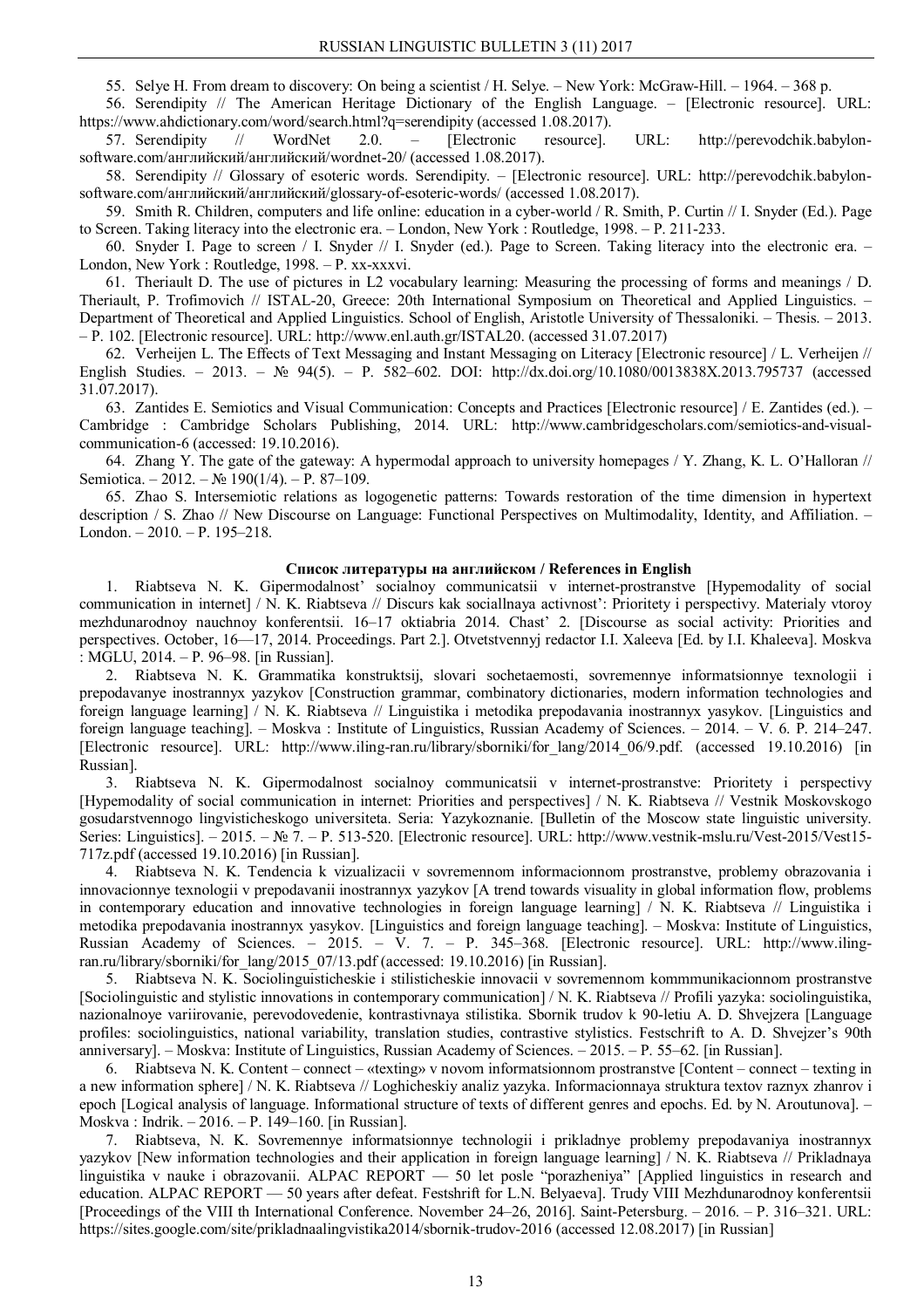8. Riabtseva N. K. Yazyk I stil' internet-kommunikatsii: kognitivenyj aspekt [Language and style in internet communication: a cognitive perspective] / N. K. Riabtseva // Kognitivenoye modelirovanye. Trudy 4-go Mehzdunarodnogo foruma. Lloret de Mar, Ispaniya, Sentiabr', 11-18, 2016. Chast' 1. [The IV-th International forum on cognitive modeling (IFCM-2016). Lloret de Mar, Spain, September 11-18, 2016. Proceedings. Part I.] – Rostov-na-Donu : Fond nauki i obrazovaniya. [Rostov-on-Don: Science and Studies Foundation]. – 2016. – P. 213-222. https://elibrary.ru/item.asp?id=29083133. Forum web-site: www.confcognresearch.ru. (accessed 24.06.2017) [in Russian].

9. Riabtseva, N. K. Sovremennye informatsionnye texnologii i intellectual'nyj mir cheloveka: "From augmented reality to augmented human" ["From augmented reality to augmented human": Сontemporary information technologies and their impact on human intelligence] / N. K. Riabtseva // Kognitivenoye modelirovanye. Trudy 4-go Mehzdunarodnogo foruma po kognitivnomu modelirovanyu. Lloret de Mar, Ispaniya, Sentiabr', 11-18, 2016. Chast' 2. [The IV-th International forum on cognitive modeling (IFCM-2016). Lloret de Mar, Spain, September 11-18, 2016. Proceedings. Part 2] – Rostov-na-Donu : Fond nauki i obrazovaniya. – [Rostov-on-Don : Science and Studies Foundation]. – 2016. – P. 412-421. https://elibrary.ru/item.asp?id=29083133. Forum web-site: www.confcognresearch.ru. [in Russian]

10. Riabtseva N. K. Otlischitel'nye osobennosti internet-kommunikastii v metalinguisticheskom i prikladnom aspecte [Internet communication and its essential distinctions: A metalinguistic and applied perspective] / N. K. Riabtseva // Linguistika i metodika prepodavania inostrannyx yasykov. [Linguistics and foreign language teaching]. – Moskva: Institute of Linguistics, Russian Academy of Sciences. – 2017. – V. 9. – P. 387–429. [Electronic resource]. URL: http://www.ilingran.ru/library/sborniki/for\_lang/2017\_09/ (accessed 24.06.2017). [in Russian]

11. Jaroshevskij M. G. Uolter Kennon (1871-1945) / M. G. Jaroshevskij, S. A Chesnokova. –M.: Nauka, 1976. – 376 p. [in Russian]

12. Augmented reality // Wikipedia [Electronic resource]. URL: http://en.wikipedia.org/wiki/ Augmented reality (accessed 31.07.2017).

13. Barnet B. Memory Machines: The Evolution of Hypertext. / B. Barnet. – Anthem Press, 2013. – 192 p.

14. Bennett W. L. The logic of connective action / W. L Bennett, A. Segerberg // Information, Communication & Society. – 15:5. – 2012. – P. 739-768, DOI: 10.1080/1369118X.2012.670661. [Electronic resource]. URL: http://dx.doi.org/10.1080/1369118X.2012.670661 (accessed 19.10.2016).

15. Bergvall-Kareborn B. Persistent problems and practices in information systems development: a study of mobile applications development and distribution / B. Bergvall-Kareborn, D. Howcroft // Information Systems Journal. – V. 24, No. 5. – 2014. – P. 425–444. [Electronic resource]. http://onlinelibrary.wiley.com/doi/10.1111/isj.v24.5/issuetoc. URL: http://onlinelibrary.wiley.com/doi/10.1111/isj.12036/abstract. (accessed 29.07.2017).

16. Bolter J. D. Writing Space: Computers, Hypertext and the Remediation of Print / J. D. Bolter. – London : Lawrence Erlbaum Associates, 2001. – 248 p.

17. Bolter J. D. Examining and Changing the World of Media / J. D. Bolter // Humanistic Perspectives in a Technological World. Ed. by Richard Utz, Valerie B. Johnson, etc. – Atlanta : School of Literature, Media, and Communication, Georgia Institute of Technology, 2014. – P. 37-39.

18. Brier S. Cybersemiotics: Why Information is not Enough! / S. Brier. – Toronto, Canada : University of Toronto Press,  $2008. - 498$  p.

19. Brier S. Cybersemiotics: A New Foundation for Transdisciplinary Theory of Information, Cognition, Meaningful Communication and the Interaction Between Nature and Culture / S. Brier // Integral review. – V. 9, No. 2. – 2013 [Electronic resource]. URL: http://integralreview.org/documents/Brier, Cybersemiotics, Vol. 9, No. 2.pdfhttp://integralreview.org/documents/Brier,%20Cybersemiotics,%20Vol.%209,%20No.%202.pdf (accessed: 19.10.2016)

20. Brown J. S. Minds on fire: Open education, the long tail, and Learning 2.0. / J. S. Brown, R. P. Adler // Educause Review. – 2008. – 43 (1). [Electronic resource]. URL: http://er.educause.edu/articles/2008/1/minds-on-fire-open-educationthe-long-tail-and-learning-20 (accessed 30.07.2017).

21. Cannon W. The way of an investigator: a scientist's experiences in medical research / W. Cannon. – New York: «Norton», 1945. – 267 p.

22. Chinthammit W. iFiction: Mobile Technology, New Media, Mixed Reality and Literary Creativity in English Teaching / W. Chinthammit, A. Thomas // IEEE International Symposium on Mixed and Augmented Reality – Arts, Media, and Humanities (ISMAR-AMH), Atlanta, GA, USA. –2012. – Nov. 5–8. P. 39–46. [Electronic resource]. URL: http://www.computer.org/csdl/proceedings/ismar-amh/2012/4663/00/06483987.pdf. (accessed 28.07.2017).

23. Cope B. «Multiliteracies» / B. Cope, M. Kalantzis // New Literacies – New Learning Pedagogies: An International Journal.  $-2009$ .  $-4(3)$ .  $-$  P. 164-195.

24. Crystal D. Language and the Internet / D. Crystal. – Cambridge: Cambridge University Press, 2001. – 272 p.

25. Djonov E. Website hierarchy and interaction between content organization, webpage and navigation design: A systemic functional hypermedia discourse analysis perspective / E. Djonov // Information Design Journal. – 2007. – № 15/2. – P. 313–330.

26. Downes S. Connectivism and Connective Knowledge. Essays on meaning and learning networks / S. Downes. – Version 2012. – 616 p. [Electronic resource]. URL: http://www.downes.ca/post/58207 (accessed: 31.07.2017).

27. Downes S. Toward Personal Learning / S. Downes. – 2017. – 757 p. [Electronic resource]. URL: http://www.downes.ca/files/books/Toward%20Personal%20Learning%20v09.pdf (accessed: 31.07.2017).

28. Ensslin A. Canonising Hypertext: Explorations and Constructions / A. Ensslin. – Universität Heidelberg, Faculty of Modern Languages, 2006. [Electronic resource]. URL: http://linguistlist.org/pubs/diss/browse-diss-action.cfm?DissID=13780. (accessed 28.07.2017).

29. Fletcher R. The impact of culture on web site content, design, and structure: An international and a multicultural perspective / R. Fletcher // Journal of Communication Management. – 2006. – № 10/3. – P. 259–273.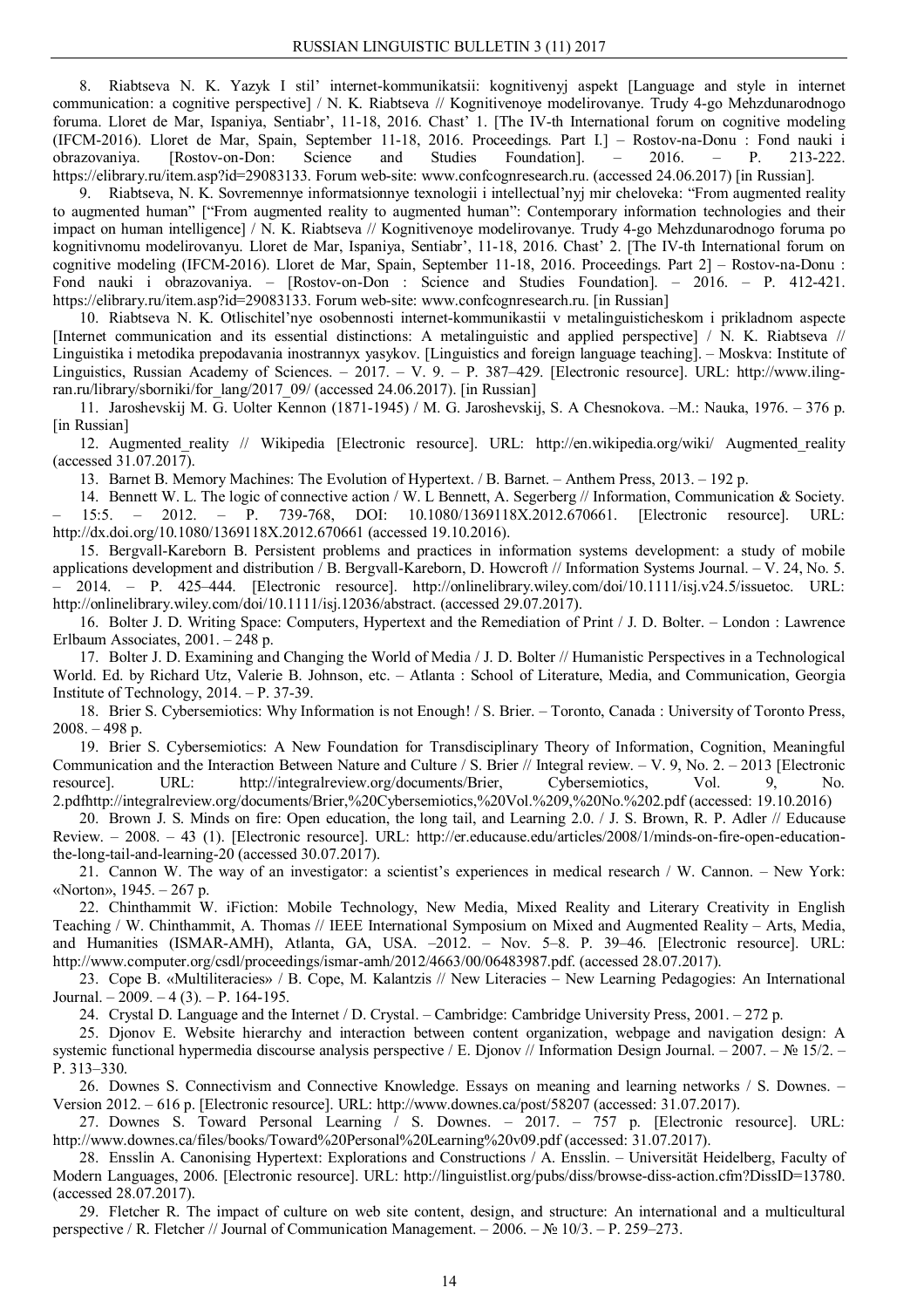30. Haller M. Mixed Reality and Education / M. Haller. [Electronic resource]. URL: http: //mi-lab.org/wpcontent/blogs.dir/1/ files/publications/Haller%20-%20MApEC%202004%20%20Mixed%20Reality%20@%20Education.pdf (accessed 28.07.2017).

31. Hubert Ch. Visuality / Ch. Hubert. [Electronic resource]. URL: http://www.christianhubert.com/writings/visuality.html. (accessed 31.07.2017).

32. ISMAR // An international academic conference on Mixed and Augmented Reality. – Seoul. – 2010. [Electronic resource]. Exhibition. http://v2.nl/events/international-symposium-augmented-reality. (accessed 2.08.2017).

33. Johnson D. Enterprise AJAX: Strategies for building high performance web applications / D. Johnson, A. White, A. Charland. – Upper Saddle River, NJ : Prentice Hall, 2008. – 497 p.

34. Kostelnick Ch. Designing visual language: Strategies for professional communicators / Ch. Kostelnick, D. Roberts. – Boston, Massachusetts : Allyn and Bacon, 2011. – 432 p.

35. Kress G. Visual and verbal modes of representation in electronically mediated communication: the potentials of new forms of text / G. Kress // I. Snyder (Ed.). Page to Screen. Taking literacy into the electronic era. – London, New York : Routledge, 1998. – P. 53-79.

36. Kress G. Reading Images: The Grammar of Visual Design / G. Kress, T. van Leeuwen. – London : Routledge, 2006. – 294 p.

37. Kress G. Multimodality: A social semiotic approach to contemporary communication / G. Kress. – London : Routledge, 2010. – 212 p.

38. Lanham R. A. The Electronic word. Democracy, technology, and the arts / R.A. Lanham. –Chicago, Illinois : The University of Chicago Press, 2010. 302 p.

39. Landow G. P. Hypertext 3.0: New Media and Critical Theory in an Era of Globalization / G. P. Landow. – Baltimore : The Johns Hopkins University Press, 2006. – 456 p. [Electronic resource]. URL: https://jhupbooks.press.jhu.edu/content/hypertext-30 (accessed 01.08.2017).

40. Lemke J. L. Travels in hypermodality / J.L. Lemke // Visual Communication.  $-2002$ .  $-\mathbb{N}$  1/3.  $-\mathbb{P}$ . 299–235.

41. Lemke J. L. Multimodal genres and transmedia traversals: Social semiotics and the political economy of the sign / J. L. Lemke // Semiotica. – № 173. – 1/4. – 2009. – P. 283–297.

42. Louwerse M. M. Introduction: Hot Topics in Information Research and Design / M. M. Louwerse, O. Wrede // Information Design Journal. – Vol. 20. – N. 3. – 2013. – P. 266-266(1). DOI: 10.1075/idj.20.3.061lou. [Electronic resource]. URL: http://www.ingentaconnect.com/content/jbp/idj/2013/00000020/00000003/art00006. (accessed 01.08/2017).

43. Machin D. Introduction to Multimodal Analysis / D. Machin. – Hodder Education : London. Penguin. 'Home', 2007.  $-224p$ .

44. Machin D. What is multimodal critical discourse studies? / D. Machin // Critical Discourse Studies. – 2013. – 10:4. –

P. 347-355. DOI: 10.1080/17405904.2013.813770/ URL: http://dx.doi.org/10.1080/17405904.2013.813770Z (accessed 01.08/2017).

45. Multitasking // Wikipedia [Electronic resource]. URL: https://en.wikipedia.org/wiki/Human\_multitasking. (accessed 29.07.2017).

46. Nakamura T. The action of looking at a mobile phone display as nonverbal behavior / communication: A theoretical perspective / T. Nakamura // Computers in human behavior. – Volume 43, – February 2015. – P. 68–75. [Electronic resource].

47. Newmark Р. Paragraphs on Translation / P. Newmark. – Clevedon : Multilingual Matters, 1993. – 186 p.

48. NYU Langone Medical Center / New York University School of Medicine. "Study reveals how brain multitasks: Findings help explain how the brain pays attention to what's important and how neural circuits may be 'broken' in attentiondeficit disorders." // ScienceDaily. – 21 October 2015. [Electronic resource]. URL: www.sciencedaily.com/releases/2015/10/151021135619.htm. (accessed 03.08.21017).

49. Rekimoto J. From Augmented Reality to Augmented Human / J. Rekimoto // ISMAR 2013: The premier international conference on research into the science, technology, applications, and uses of Mixed and Augmented Reality. – October 1-4th, Adelaide, SA, Australia. – 2013. – Abstracts. – [Electronic resource]. URL: http://ieeexplore.ieee.org/stamp/stamp.jsp?tp=&arnumber=6671755 (accessed 19.10.2016).

50. Roig-Marín A. 'Blended' Cyber-Neologisms: New words show how our world is changing / A. Roig-Marín // English Today. – Volume 32. – Issue 4. – December 2016. – P. 2-5. DOI: https://doi.org/10.1017/S0266078416000274 (accessed 1.08.2017).

51. Patton's Visuality Solutions. [Electronic resource]. URL: http://www.patton.com/guides/Visuality\_Solutions\_Guidemed\_res.pdf. (accessed 1.08.2017).

52. Petrie G. M. Visuality and CALL research / G. M. Petrie // CALL Research Perspectives. Ed. by Egbert, Joy L., Petrie Gina M. – Lawrence Erlbaum Associates, 2005. – P. 102-108. – URL: http://www.erlbaum.com/ (accessed: 19.10.2016)

53. Riabtseva N. K. Internet communication: a linguistic and cognitive perspective / N.K. Riabtseva // Russian Linguistic Bulletin. – 2016. – V. 4 (8). Р. 70-73. Meždunarodnyj naučno-issledovatel'skij žurnal №4 (8). 2016. URL: http://rulb.org/en/article/internet-kommunikaciya-v-lingvisticheskom-i-kognitivnom-aspekte/;

http://elibrary.ru/item.asp?id=27545126; DOI: https://dx.doi.org/10.18454/RULB.8.13 (accessed 03.08.21017).

54. Rosen L. Rewired: Understanding the iGeneration and the Way They Learn / L. Rosen. – Macmillan, 2010. – 257 p.

55. Selye H. From dream to discovery: On being a scientist / H. Selye. – New York: McGraw-Hill. – 1964. – 368 p.

56. Serendipity // The American Heritage Dictionary of the English Language. – [Electronic resource]. URL: https://www.ahdictionary.com/word/search.html?q=serendipity (accessed 1.08.2017).

57. Serendipity // WordNet 2.0. – [Electronic resource]. URL: http://perevodchik.babylonsoftware.com/английский/английский/wordnet-20/ (accessed 1.08.2017).

58. Serendipity // Glossary of esoteric words. Serendipity. – [Electronic resource]. URL: http://perevodchik.babylonsoftware.com/английский/английский/glossary-of-esoteric-words/ (accessed 1.08.2017).